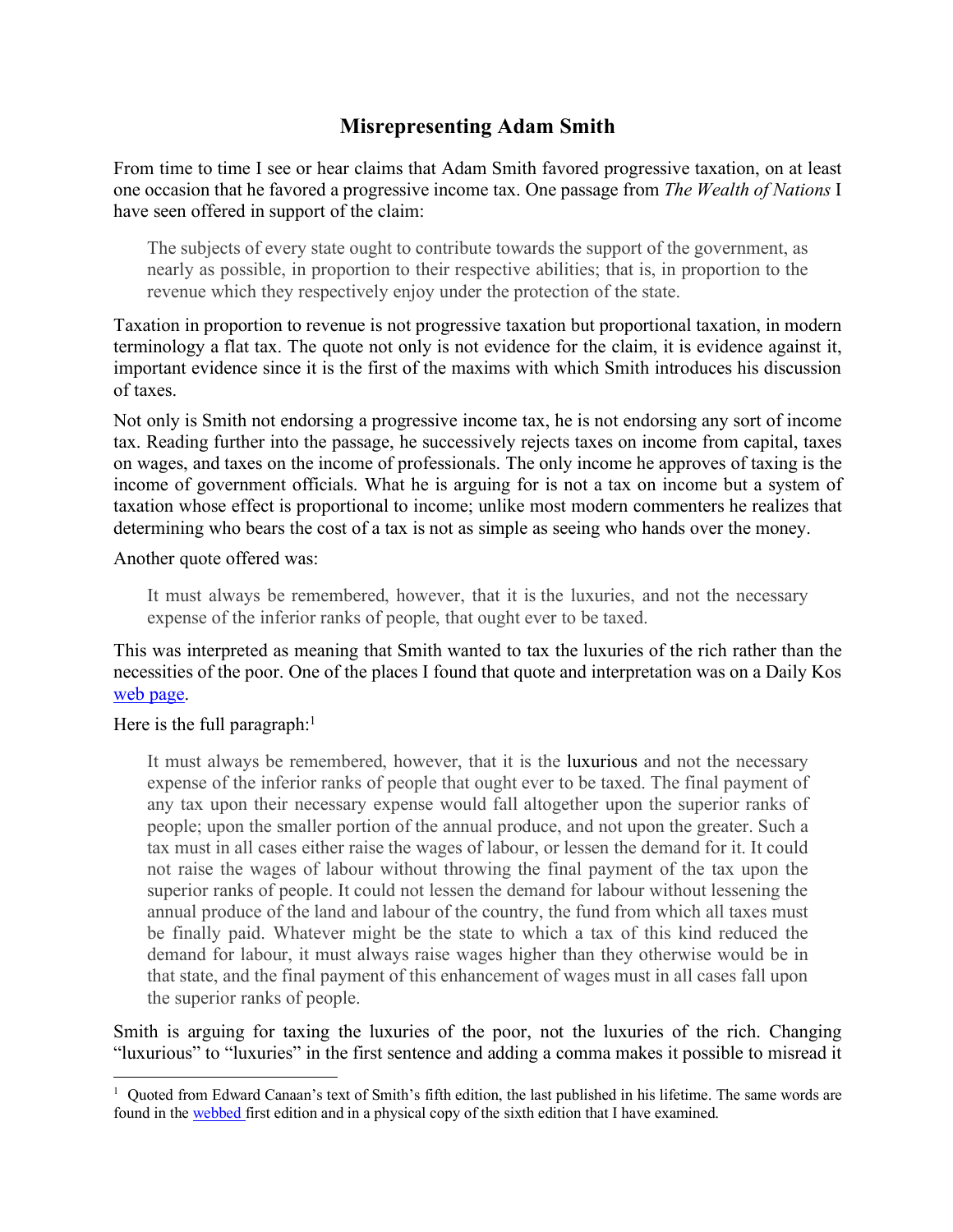as "the luxuries of the rich, and not ... ," but that reading is inconsistent with the rest of the paragraph. Smith's argument is that a tax on the necessities of the poor will raise wages hence be paid by the rich and that one should therefor tax the luxuries of the poor instead.

The earliest example of the text of *The Wealth of Nations* with "luxuries, not" instead of "luxurious not" that I have been able to find is an 1843 book entitled "*An Inquiry into the Nature and Causes of the Wealth of Nations by Adam Smith, LL.D. F.R.S. with a Life of the Author, also a View of the Doctrine of Smith, compared with that of the French Economists; with a Method of Facilitating the Study of His Works; from the French of M. Garnier*.*"* It may have gotten from there to modern commenters via Project Gutenberg, which has the 1843 version attributed to "M. Garnier and Adam Smith."

Other quotes also get offered to support the claim that Smith was in favor of progressive taxation. One blogger had:

The rich should contribute to the public expense, not only in proportion to their revenue, but something more than that proportion. (Adam Smith, *Wealth of Nations*)

The actual quote is:

It is not very unreasonable that the rich should contribute to the public expense, not only in proportion to their revenue, but something more than in that proportion.

Not only has the blogger removed without notice the first six words of the sentence, entirely changing its meaning, he has capitalized the word that starts his truncated sentence in order to pretend that what he is giving is the whole sentence. This looks like deliberate dishonesty, although later appearances may have been by people who did not bother to check the quote against the original. What Smith is saying in that passage is that a particular tax, desirable on other grounds, should not be rejected just because it falls more heavily on the rich, that that is an argument against it but not a conclusive argument.

Noah Smith, in his substack blog Noahpinion,<sup>2</sup> offers the entire quote and interprets it as support for progressive taxation, blissfully unaware of Smith's first maxim of taxation. Viewing the text through the eyes of a modern progressive, he interprets "not very unreasonable" as "desirable." He also adds another quote to the argument:

"Wherever there is great property there is great inequality. For one very rich man there must be at least five hundred poor, and the affluence of the few supposes the indigence of the many."

Noah interprets this as an attack on income inequality. In fact it is nothing of the sort. The paragraph continues:

The affluence of the rich excites the indignation of the poor, who are often both driven by want, and prompted by envy, to invade his possessions. It is only under the shelter of the civil magistrate that the owner of that valuable property, which is acquired by the labour of many years, or perhaps of many successive generations, can sleep a single night in security.

 <sup>2</sup> https://noahpinion.substack.com/p/is-economics-an-excuse-for-inaction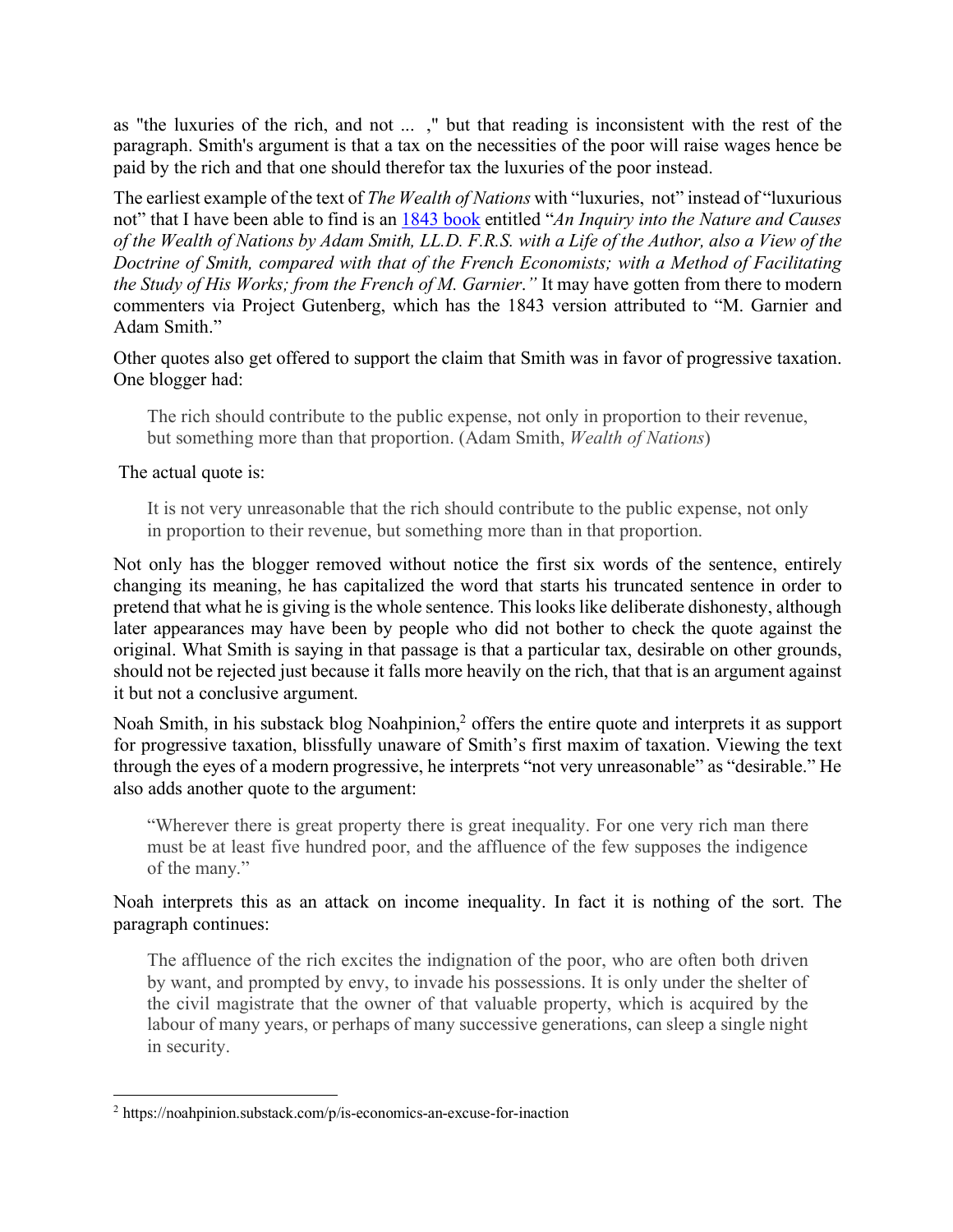...Where there is no property, or at least none that exceeds the value of two or three days' labour, civil government is not so necessary.

Adam Smith isn't arguing against inequality, he is saying that it is inequality that makes government necessary.

Another and somewhat subtler misrepresentation of Smith, this time as a Georgist a century before Henry George, appears in the book *J is for Junk Economics* by Michael Hudson; I came across it quoted on Facebook. Hudson writes:

Landownership privileges "are founded on the most absurd of all suppositions, the supposition that every successive generation of men has not an equal right to the earth…but that the property of the present generation should be…regulated according to the fancy of those who died…five hundred years ago,"

#### He omits the first three sentences of the paragraph:

When great landed estates were a sort of principalities, entails might not be unreasonable. Like what are called the fundamental laws of some monarchies, they might frequently hinder the security of thousands from being endangered by the caprice or extravagance of one man. But in the present state of Europe, when small as well as great estates derive their security from the laws of their country, nothing can be more completely absurd.

What Smith is talking about is not landownership privileges but entail, the legal rule under which the owner of entailed land could neither sell it nor leave it to anyone but his natural heir, normally his eldest son. Entail was not a landownership privilege but a restriction on the privileges of current landowners imposed by their ancestors in the distant past, hence Smith's comment.

There is another very popular misreading of Smith on the Daily Kos web page and in a variety of other places, the claim that Smith supported public schooling. The web page quotes:

For a very small expence the public can facilitate, can encourage, and can even impose upon almost the whole body of the people the necessity of acquiring those most essential parts of education.

Smith has a long discussion of possible ways of organizing and funding education in the course of which he argues both for and against a variety of alternatives, so it is easy enough to select out a passage which appears to be for government provision, such as this one. For an example on the other side:

Those parts of education, it is to be observed, for the teaching of which there are no public institutions, are generally the best taught.

#### His final summary statement on the subject, however, is:

The expense of the institutions for education and religious instruction is likewise, no doubt, beneficial to the whole society, and may, therefore, without injustice, be defrayed by the general contribution of the whole society. This expense, however, might perhaps with equal propriety, and even with some advantage, be defrayed altogether by those who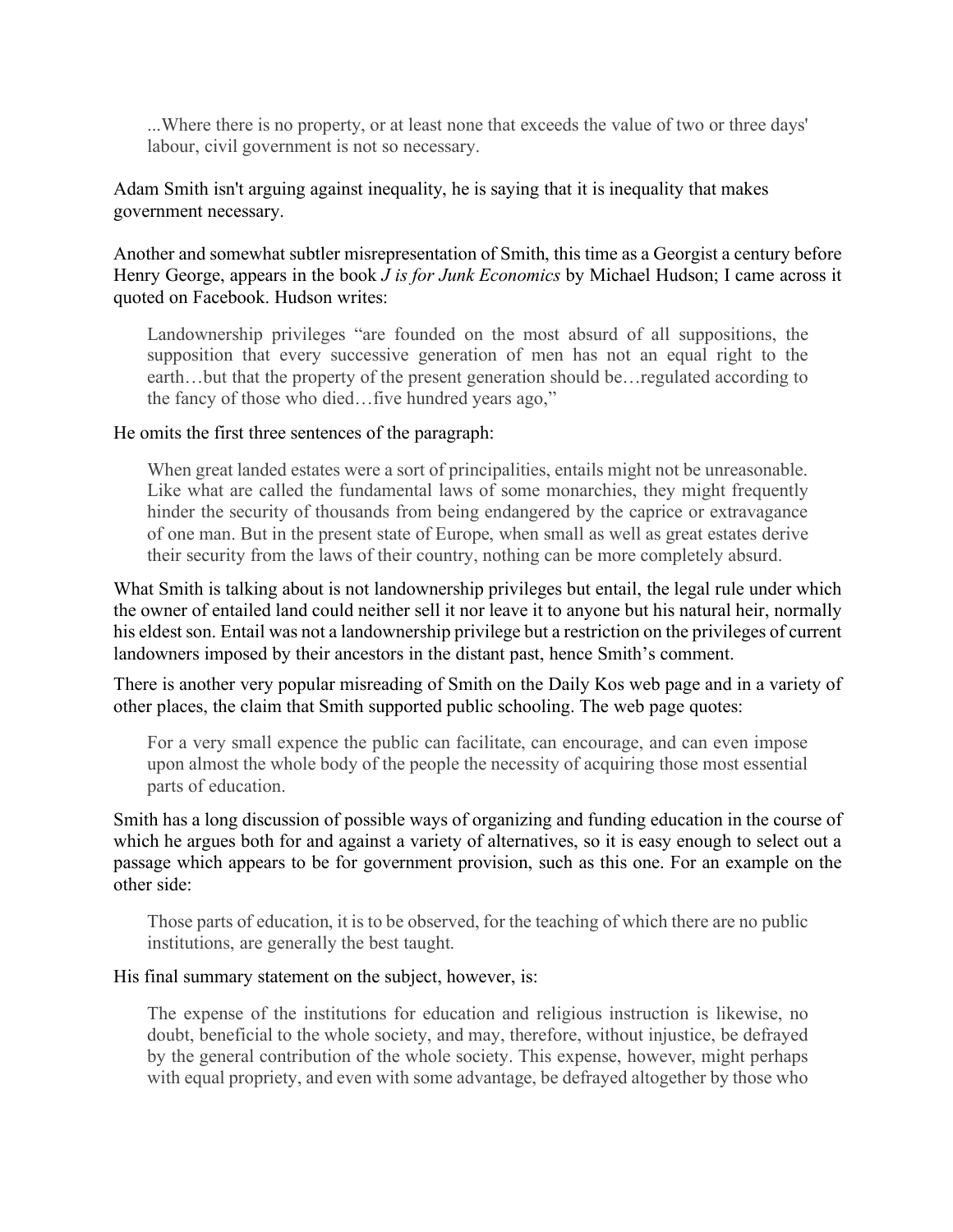receive the immediate benefit of such education and instruction, or by the voluntary contribution of those who think they have occasion for either the one or the other.

Or in other words, some public funding of schooling is not unjust but an entirely private system might be preferable.

The public involvement he is considering is much less than what we take for granted. He writes, immediately after the sentence that the web page quotes:

The public can facilitate this acquisition by establishing in every parish or district a little school, where children may be taught for a reward so moderate that even a common labourer may afford it; the master being partly, but not wholly, paid by the public, because, if he was wholly, or even principally, paid by it, he would soon learn to neglect his business.

Not, I think, an opinion that supporters of our public-school system would be willing to endorse.

The Daily Kos piece starts out with:

Conservatives love to quote Adam Smith, the Father of Capitalism. But I doubt that many of them have actually read his works.

The author of that piece also likes to quote Smith — and has not read his works.

### **Jennifer Roback Morse: Defending Marriage, Misrepresenting Smith?**

A correspondent called my attention to an interesting essay by Jennifer Roback Morse, an economist I knew a very long time ago. Since then she seems to have become an articulate and prolific author in support of conventional marriage and an energetic opponent of same-sex marriage. Her essay is aimed mainly at libertarians; its central argument is that a society where sex and child-rearing occur primarily within conventional marriage is, from their standpoint, more desirable than what she thinks we are moving towards, a society of casual hook-ups, single mothers and court-enforced rules on child support, visitation rights, and the like.

It is a plausible claim but Morse does not make it clear in that essay what she thinks should be done in order to maintain the more desirable pattern of behavior. Is she merely arguing that we, as individuals, ought to treat married parents with more respect than unmarried ones and encourage other individuals to do the same? That we should advise our children to look for long-term mates? Does she want the law to treat conventional marriage as an enforceable contract, hard to get out of, with civil or criminal penalties attached to adultery? Does she want tax law and other interactions with government to favor people who have entered into such a contract? In this essay, at least, she does not say, although I could probably get some answers by reading other things she has written.

My most serious criticism of the piece has nothing to do with the author's views on marriage. She writes:

Adam Smith recognized in the tenth chapter of The Wealth of Nations that "people of the same trade seldom meet together, even for merriment and diversion, but the conversation ends in a conspiracy against the public, or in some contrivance to raise prices." Smith understood that the "natural" tendency to cheat the public must be checked by legal and social norms. The law must prohibit some economic behavior.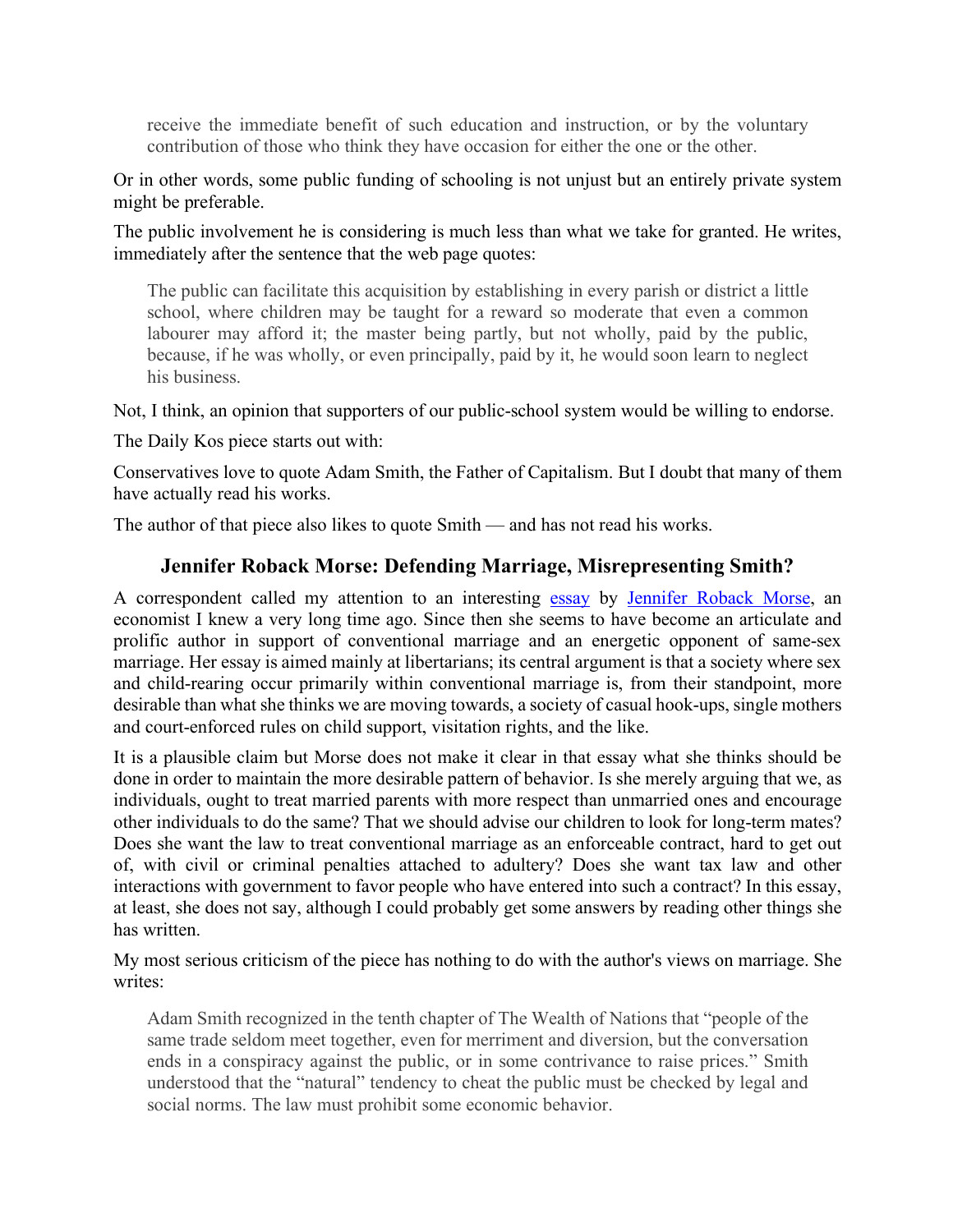The actual passage she is quoting from reads:

People of the same trade seldom meet together, even for merriment and diversion, but the conversation ends in a conspiracy against the public, or in some contrivance to raise prices. It is impossible indeed to prevent such meetings, by any law which either could be executed, or would be consistent with liberty and justice. But though the law cannot hinder people of the same trade from sometimes assembling together, it ought to do nothing to facilitate such assemblies, much less to render them necessary. A regulation which obliges all those of the same trade in a particular town to enter their names and places of abode in a public register, facilitates such assemblies. It connects individuals who might never otherwise be known to one another, and gives every man of the trade a direction where to find every other man of it. ...

Smith is not arguing, as Morse claims, that "The law must prohibit some economic behavior." On the contrary, he explicitly says that no law prohibiting the behavior described "would be consistent with liberty and justice." He is arguing not for laws against conspiracies in restraint of trade but against laws that help to create them — the 18th century equivalents of modern regulatory cum cartelizing agencies such as the ICC and CAB.

Morse has not merely misrepresented the point of the passage, she has very nearly reversed it. Either she does not know the passage she is quoting — from the most famous book in her (and my) field — or she is deliberately misleading her readers.

## **David Brin and Adam Smith**

Here is another case of someone complaining about conservatives falsely claiming Adam Smith in support of his views while doing exactly that himself. The complainer this time was David Brin, a science-fiction author who wrote an interesting book on surveillance some years back but has, in my experience, a tendency to pontificate well beyond the limits of his knowledge.

In the relevant passage, he wrote:

But anyone who actually reads Adam Smith also knows that he went on and on about that "fair and open" part! Especially how excessive disparities of wealth and income *destroy competition*. Unlike today's conservatives, who grew up in a post-WWII flattened social order without major wealth-castes, Smith lived immersed in class-rooted oligarchy, of the kind that ruined markets, freedom and science across nearly 99% of human history. He knew the real enemy, first hand and denounced it in terms that he never used for mere bureaucrats.

In a comment, I asked him to produce a quote from Smith saying that excessive disparities of wealth and income destroy competition. He responded with the following (from *The Theory of Moral Sentiments*).

"This disposition to admire, and almost to worship, the rich and the powerful, and to despise, or, at least, to neglect, persons of poor and mean condition, though necessary both to establish and to maintain the distinction of ranks and the order of society, is, at the same time, the great and most universal cause of the corruption of our moral sentiments."